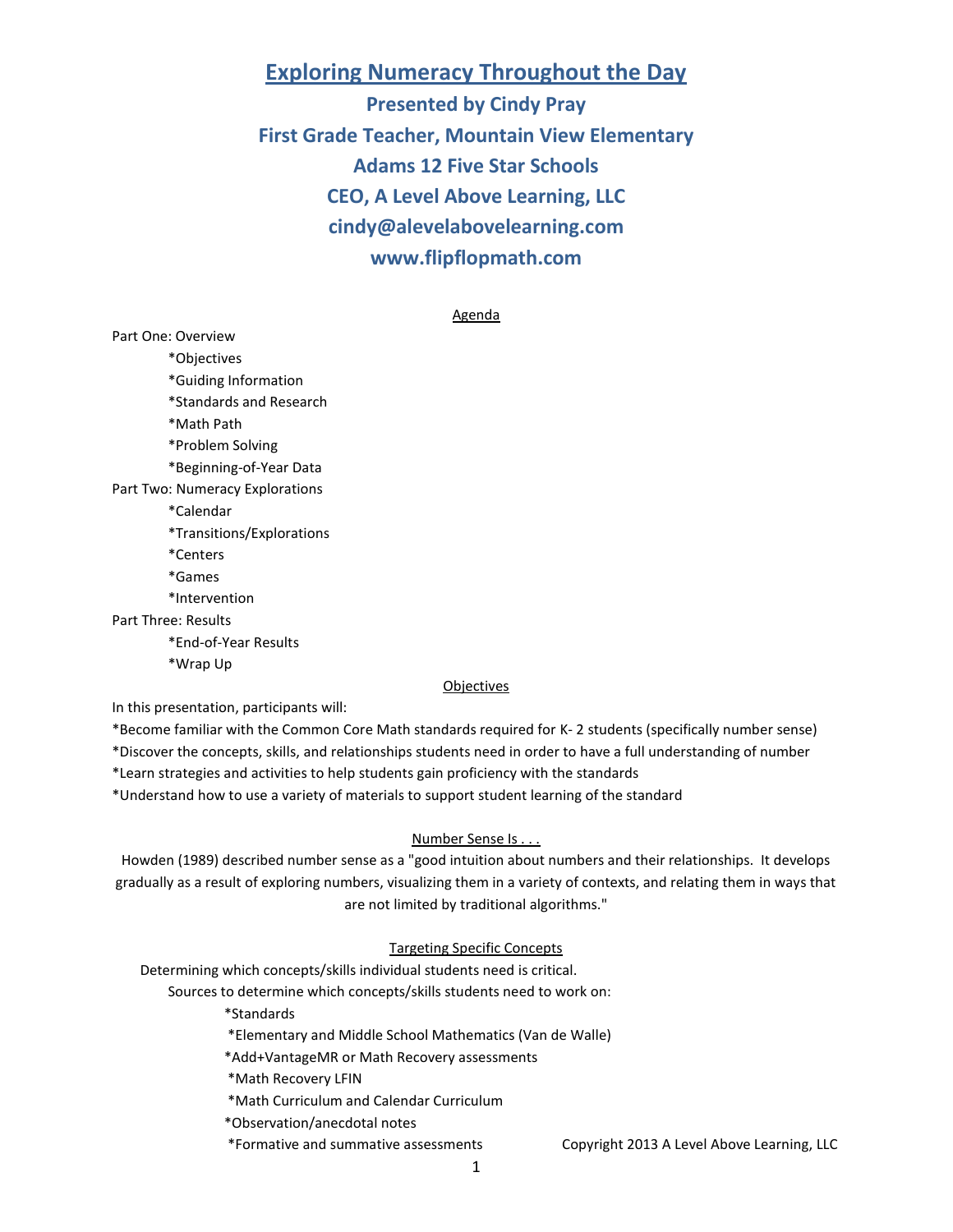# K-2 Domains with a Focus on Number

The ideas and materials shared today support the Common Core Math Standards for number sense (numeracy) in the following domains:

> \*Counting and Cardinality (K only) \*Operations and Algebraic Thinking \*Number and Operations in Base Ten

### Focus Areas

Activities and explorations in each of the following areas are important:

\*Number words, numerals, and counting \*Number structures/relationships \*Strategies

# Unitary and Composite Strategies

\*Unitary Strategies (count by one)

\*Composite Strategies (non-count by one)

"It is critical that students' early arithmetical thinking progresses from being based on counting by ones to being based on structuring numbers."

Robert J. Wright, et al., 2012, Developing Number Knowledge

To develop composite strategies, students need many experiences with numbers.

# Math Path

- \*Numeral writing and recognition
- \*Relationships of more, less, and the same
- \*Subitizing numbers up to 5
- \*Combining and partitioning 5
- \*Counting forward and backwards by ones, tens (on and off decade), fives, and twos
- \*One and two more, one and two less
- \*Recognizing spatial relationships up to 10
- \*Combining and partitioning numbers up to 10 (5 plus, doubles, and near doubles)
- \*Combining and partitioning 10
- \*Combining and partitioning numbers up to 20 (10 plus, 9 plus, doubles, and near doubles)
- \*Understanding place value

# Research to Consider

Three aspects of number that children need to develop (Wright, et.al., 2004):

- 1. Verbal
- 2. Symbolic
- 3. Quantitative

Three instructional techniques to promote imaging and reflection (Wright, et.al., 2004):

- 1. Screening
- 2. Color-coding
- 

3. Flashing Copyright 2013 A Level Above Learning, LLC